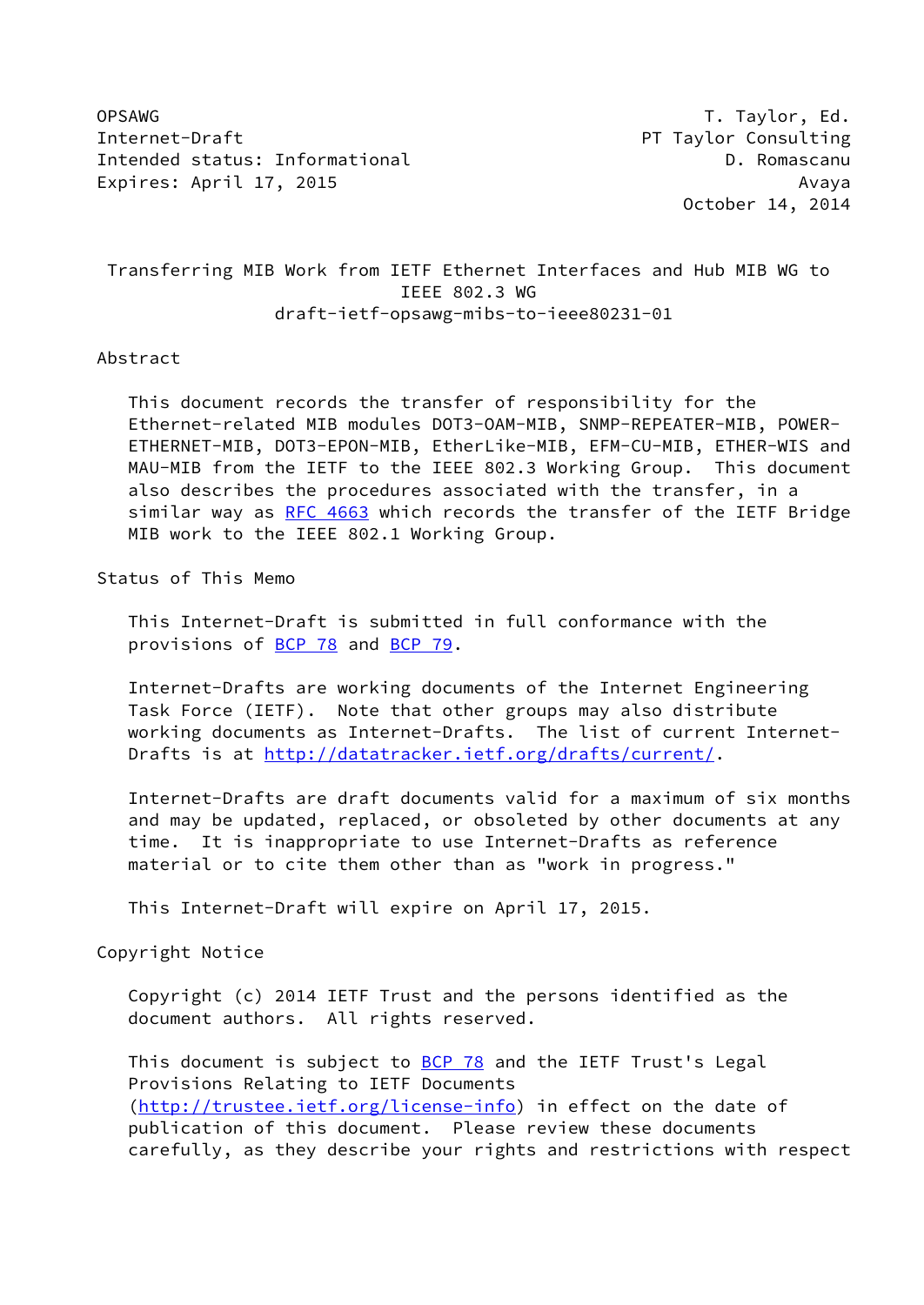<span id="page-1-1"></span> to this document. Code Components extracted from this document must include Simplified BSD License text as described in Section 4.e of the Trust Legal Provisions and are provided without warranty as described in the Simplified BSD License.

### Table of Contents

| IETF and Corresponding IEEE 802.3 MIB modules 2    |                |
|----------------------------------------------------|----------------|
| $\frac{3}{2}$ . Procedural Aspects Of the Transfer | $\frac{4}{3}$  |
| 3.1. IEEE MIB Modules in ASCII Format              | $\frac{4}{3}$  |
| $3.2.$ OID Registration for New MIB Modules        | $\overline{4}$ |
| $3.3$ . Mailing List Discussions 4                 |                |
| 3.4. IETF MIB Doctor Reviews 5                     |                |
|                                                    |                |
|                                                    |                |
| 6.                                                 |                |
|                                                    |                |
| 8. Informative References 5                        |                |
|                                                    |                |
|                                                    |                |

### <span id="page-1-0"></span>[1](#page-1-0). Introduction

[\[RFC4663](https://datatracker.ietf.org/doc/pdf/rfc4663)], published in September, 2006, described a plan for transferring responsibility for four MIB modules related to bridges from the IETF to IEEE 802.1. Some years later, responsibility for eight more MIB modules was transferred from the IETF Ethernet Interfaces and Hub MIB (hubmib) Working Group to the IEEE 802.3 Working Group. The MIB modules concerned are tabulated below [\(Section 2](#page-1-2)). [[RFC4663](https://datatracker.ietf.org/doc/pdf/rfc4663)] clearly enunciates the motivation for both transfers and also provides an introduction to IEEE standardization procedures. The discussions of those topics will not be repeated here.

 The IEEE version of this second lot of transferred MIB modules was published as 802.3.1-2011 in February, 2011. The IEEE 802.3.1 specification was subsequently updated. The latest version, IEEE 802.3.1-2013 [\[IEEE802.3.1-2013](#page-5-2)], is the basis for this document.

<span id="page-1-2"></span>[2](#page-1-2). IETF and Corresponding IEEE 802.3 MIB modules

 This section tabulates the MIB modules that were transferred to IEEE 802.3, identifying the IETF source document, the corresponding clause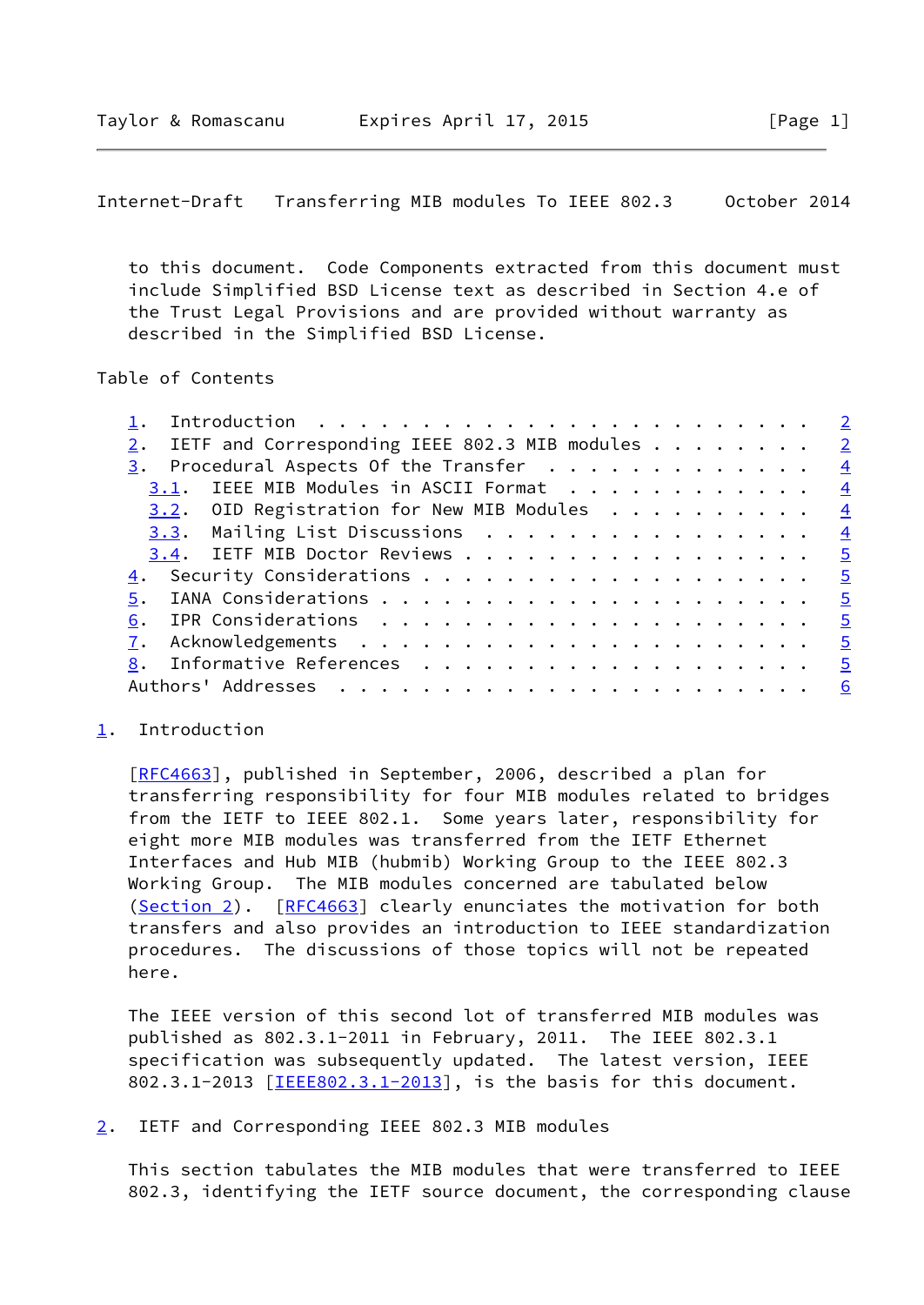of [[IEEE802.3.1-2013\]](#page-5-2), and the location of the MIB itself in ASCII format.

IETF MIB Name: DOT3-OAM-MIB

| Taylor & Romascanu | Expires April 17, 2015 | [Page 2] |
|--------------------|------------------------|----------|
|                    |                        |          |

Internet-Draft Transferring MIB modules To IEEE 802.3 October 2014

 IETF Reference: Definitions and Managed Objects for Operations, Administration, and Maintenance (OAM) Functions on Ethernet-Like Interfaces [[RFC4878\]](https://datatracker.ietf.org/doc/pdf/rfc4878) IEEE 802.3 MIB Name: IEEE8023-DOT3-OAM-MIB IEEE 802.3.1-2013 description: Clause 6, Ethernet operations, administration, and maintenance (OAM) MIB module MIB Location: [http://www.ieee802.org/3/1/public/mib\\_modules/20130411/](http://www.ieee802.org/3/1/public/mib_modules/20130411/802dot3dot1C6mib.txt) [802dot3dot1C6mib.txt](http://www.ieee802.org/3/1/public/mib_modules/20130411/802dot3dot1C6mib.txt)

 IETF MIB Name: SNMP-REPEATER-MIB IETF Reference: Definitions of Managed Objects for IEEE 802.3 Repeater Devices using SMIv2 [\[RFC2108](https://datatracker.ietf.org/doc/pdf/rfc2108)] IEEE 802.3 MIB Name: IEEE8023-SNMP-REPEATER-MIB IEEE 802.3.1-2013 description: Clause 7, Ethernet repeater device MIB module MIB Location: [http://www.ieee802.org/3/1/public/mib\\_modules/20130411/](http://www.ieee802.org/3/1/public/mib_modules/20130411/802dot3dot1C7mib.txt) [802dot3dot1C7mib.txt](http://www.ieee802.org/3/1/public/mib_modules/20130411/802dot3dot1C7mib.txt)

 IETF MIB Name: POWER-ETHERNET-MIB IETF Reference: Power Ethernet MIB [[RFC3621\]](https://datatracker.ietf.org/doc/pdf/rfc3621) IEEE 802.3 MIB Name: IEEE8023-POWER-ETHERNET-MIB IEEE 802.3.1-2013 description: Clause 8, Ethernet data terminal equipment (DTE) power via medium dependent interface (MDI) MIB module MIB Location: [http://www.ieee802.org/3/1/public/mib\\_modules/20130411/](http://www.ieee802.org/3/1/public/mib_modules/20130411/802dot3dot1C8mib.txt) [802dot3dot1C8mib.txt](http://www.ieee802.org/3/1/public/mib_modules/20130411/802dot3dot1C8mib.txt) IETF MIB Name: DOT3-EPON-MIB IETF Reference: Managed Objects of Ethernet Passive Optical Networks (EPON) [\[RFC4837](https://datatracker.ietf.org/doc/pdf/rfc4837)] IEEE 802.3 MIB Name: IEEE8023-DOT3-EPON-MIB

IEEE 802.3.1-2013 description: Clause 9, Ethernet passive optical

networks (EPON) MIB module

MIB Location: [http://www.ieee802.org/3/1/public/mib\\_modules/20130411/](http://www.ieee802.org/3/1/public/mib_modules/20130411/802dot3dot1C9mib.txt) [802dot3dot1C9mib.txt](http://www.ieee802.org/3/1/public/mib_modules/20130411/802dot3dot1C9mib.txt)

IETF MIB Name: EtherLike-MIB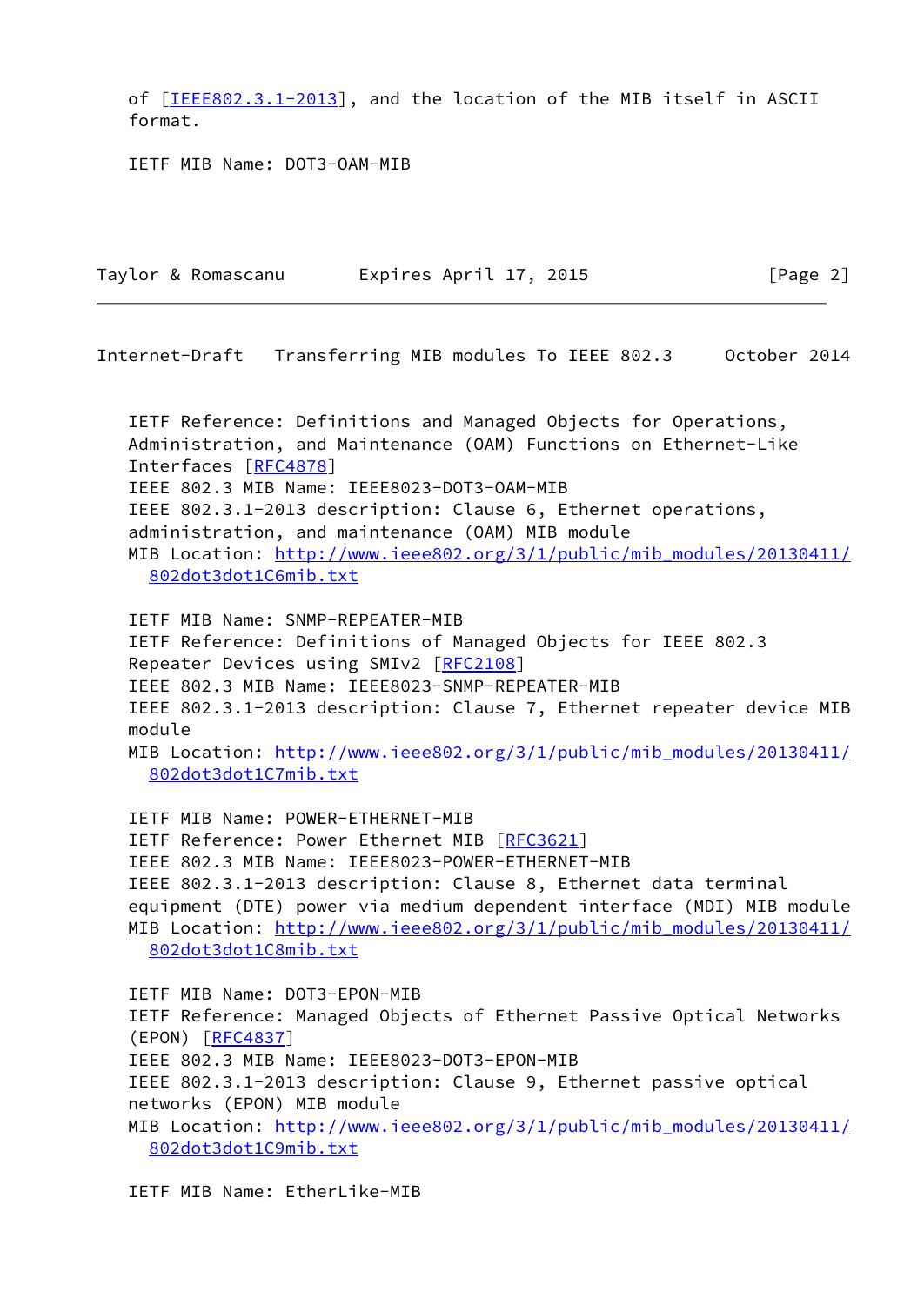IETF Reference: Definitions of Managed Objects for the Ethernet-like Interface Types [\[RFC3635](https://datatracker.ietf.org/doc/pdf/rfc3635)] IEEE 802.3 MIB Name: ieee8023etherMIB IEEE 802.3.1-2013 description: Clause 10, Ethernet-like interface MIB module MIB Location: [http://www.ieee802.org/3/1/public/mib\\_modules/20130411/](http://www.ieee802.org/3/1/public/mib_modules/20130411/802dot3dot1C10mib.txt) [802dot3dot1C10mib.txt](http://www.ieee802.org/3/1/public/mib_modules/20130411/802dot3dot1C10mib.txt) IETF MIB Name: EFM-CU-MIB IETF Reference: Ethernet in the First Mile Copper (EFMCu) Interfaces

MIB [\[RFC5066](https://datatracker.ietf.org/doc/pdf/rfc5066)] IEEE 802.3 MIB Name: IEEE8023-EFM-CU-MIB

| Taylor & Romascanu | Expires April 17, 2015 | [Page 3] |
|--------------------|------------------------|----------|
|--------------------|------------------------|----------|

<span id="page-3-1"></span>Internet-Draft Transferring MIB modules To IEEE 802.3 October 2014

 IEEE 802.3.1-2013 description: Clause 11, Ethernet in the First Mile copper (EFMCu) interfaces MIB module MIB Location: [http://www.ieee802.org/3/1/public/mib\\_modules/20130411/](http://www.ieee802.org/3/1/public/mib_modules/20130411/802dot3dot1C11mib.txt) [802dot3dot1C11mib.txt](http://www.ieee802.org/3/1/public/mib_modules/20130411/802dot3dot1C11mib.txt)

 IETF MIB Name: ETHER-WIS IETF Reference: Definitions of Managed Objects for the Ethernet WAN Interface Sublayer [[RFC3637\]](https://datatracker.ietf.org/doc/pdf/rfc3637) IEEE 802.3 MIB Name: IEEE8023-ETHER-WIS-MIB IEEE 802.3.1-2013 description: Clause 12, Ethernet wide area network (WAN) interface sublayer (WIS) MIB module MIB Location: [http://www.ieee802.org/3/1/public/mib\\_modules/20130411/](http://www.ieee802.org/3/1/public/mib_modules/20130411/802dot3dot1C12mib.txt) [802dot3dot1C12mib.txt](http://www.ieee802.org/3/1/public/mib_modules/20130411/802dot3dot1C12mib.txt)

 IETF MIB Name: MAU-MIB IETF Reference: Definitions of Managed Objects for IEEE 802.3 Medium Attachment Units (MAUs) [\[RFC4836](https://datatracker.ietf.org/doc/pdf/rfc4836)] IEEE 802.3 MIB Name: IEEE8023-MAU-MIB IEEE 802.3.1-2013 description: Clause 13, Ethernet medium attachment units (MAUs) MIB module MIB Location: [http://www.ieee802.org/3/1/public/mib\\_modules/20130411/](http://www.ieee802.org/3/1/public/mib_modules/20130411/802dot3dot1C13mib.txt) [802dot3dot1C13mib.txt](http://www.ieee802.org/3/1/public/mib_modules/20130411/802dot3dot1C13mib.txt)

<span id="page-3-0"></span>[3](#page-3-0). Procedural Aspects Of the Transfer

<span id="page-3-2"></span>[3.1](#page-3-2). IEEE MIB Modules in ASCII Format

 The content of Section [2.2 of \[RFC4663\]](https://datatracker.ietf.org/doc/pdf/rfc4663#section-2.2) is accurate also for this document.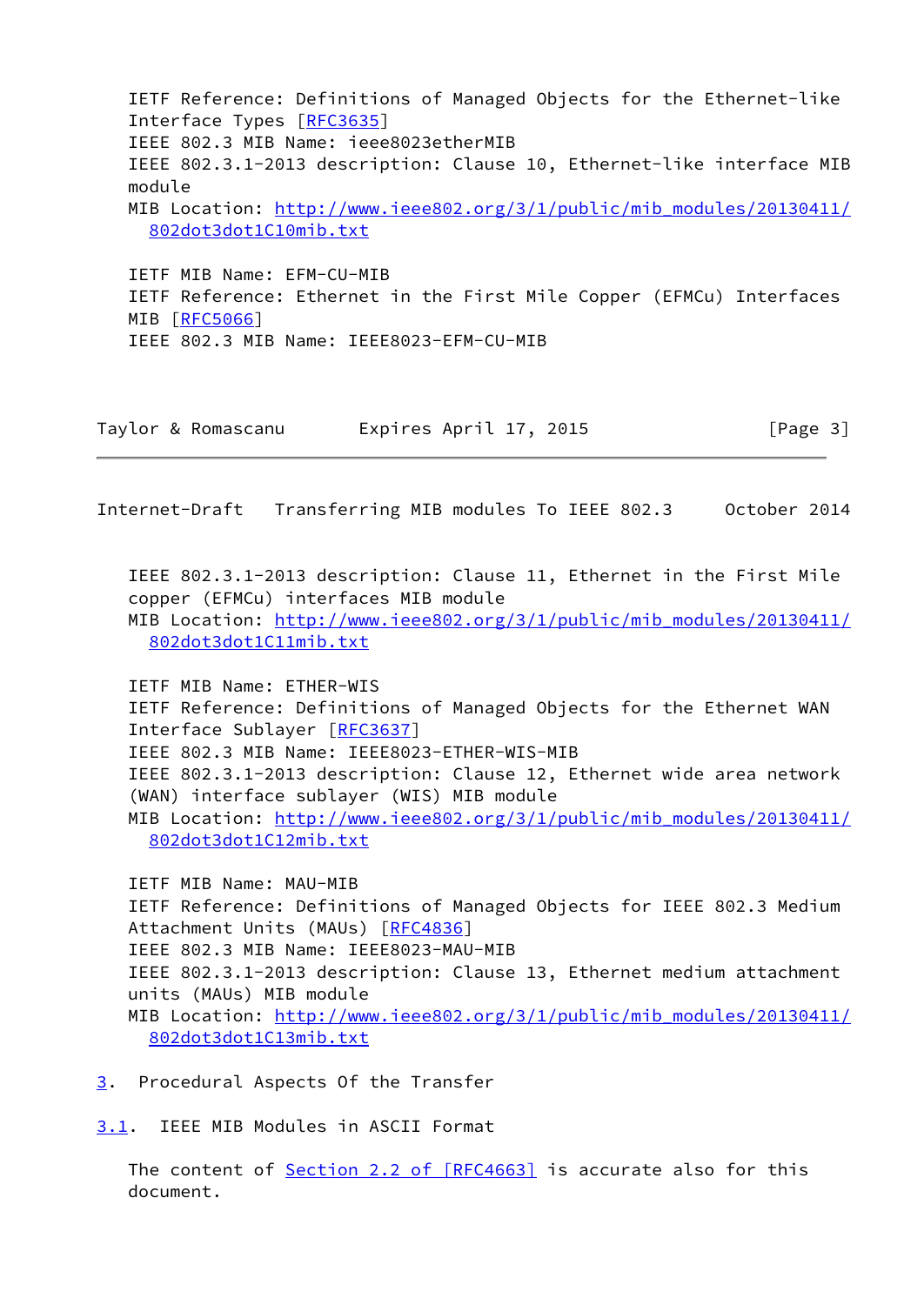# <span id="page-4-0"></span>[3.2](#page-4-0). OID Registration for New MIB Modules

The IEEE 802.3 WG adopted the approach recommended in [\[RFC4663\],](https://datatracker.ietf.org/doc/pdf/rfc4663#section-2.3) Section 2.3 of developing an IEEE MIB module and defining new compliance clauses under the IEEE OID branch. Information about the IEEE 802.3 Management Registration Arcs can be found at <http://www.ieee802.org/3/arcs/index.html>.

# <span id="page-4-1"></span>[3.3](#page-4-1). Mailing List Discussions

 The Ethernet Interfaces and Hub MIB WG has completed its documents, and the WG was closed in September 2007. The mailing list stayed open for a while, and was closed a few years later. The appropriate mailing list for IEEE 802.3 MIB modules discussion is STDS-802-3- MIB@LISTSERV.IEEE.ORG.

 To see general information about 802.3, including how they work and how to participate, go to [http://www.ieee802.org/3/.](http://www.ieee802.org/3/)

|  | Taylor & Romascanu | Expires April 17, 2015 |  | [Page 4] |  |
|--|--------------------|------------------------|--|----------|--|
|  |                    |                        |  |          |  |

<span id="page-4-3"></span>Internet-Draft Transferring MIB modules To IEEE 802.3 October 2014

## <span id="page-4-2"></span>[3.4](#page-4-2). IETF MIB Doctor Reviews

The content of **Section [5 of \[RFC4663\]](https://datatracker.ietf.org/doc/pdf/rfc4663#section-5)** is accurate also for this document, noting that from the point of view of the present document, 802.3 should replace 802.1 wherever it occurs in the text.

<span id="page-4-4"></span>[4](#page-4-4). Security Considerations

 This document records the transfer of ownership of Ethernet-related MIB modules to IEEE 802.3.1 several years ago. The transfer has no security implications.

<span id="page-4-5"></span>[5](#page-4-5). IANA Considerations

This document requires no actions by IANA.

<span id="page-4-6"></span>[6](#page-4-6). IPR Considerations

See Section [9 of \[RFC4663\]](https://datatracker.ietf.org/doc/pdf/rfc4663#section-9).

<span id="page-4-7"></span>[7](#page-4-7). Acknowledgements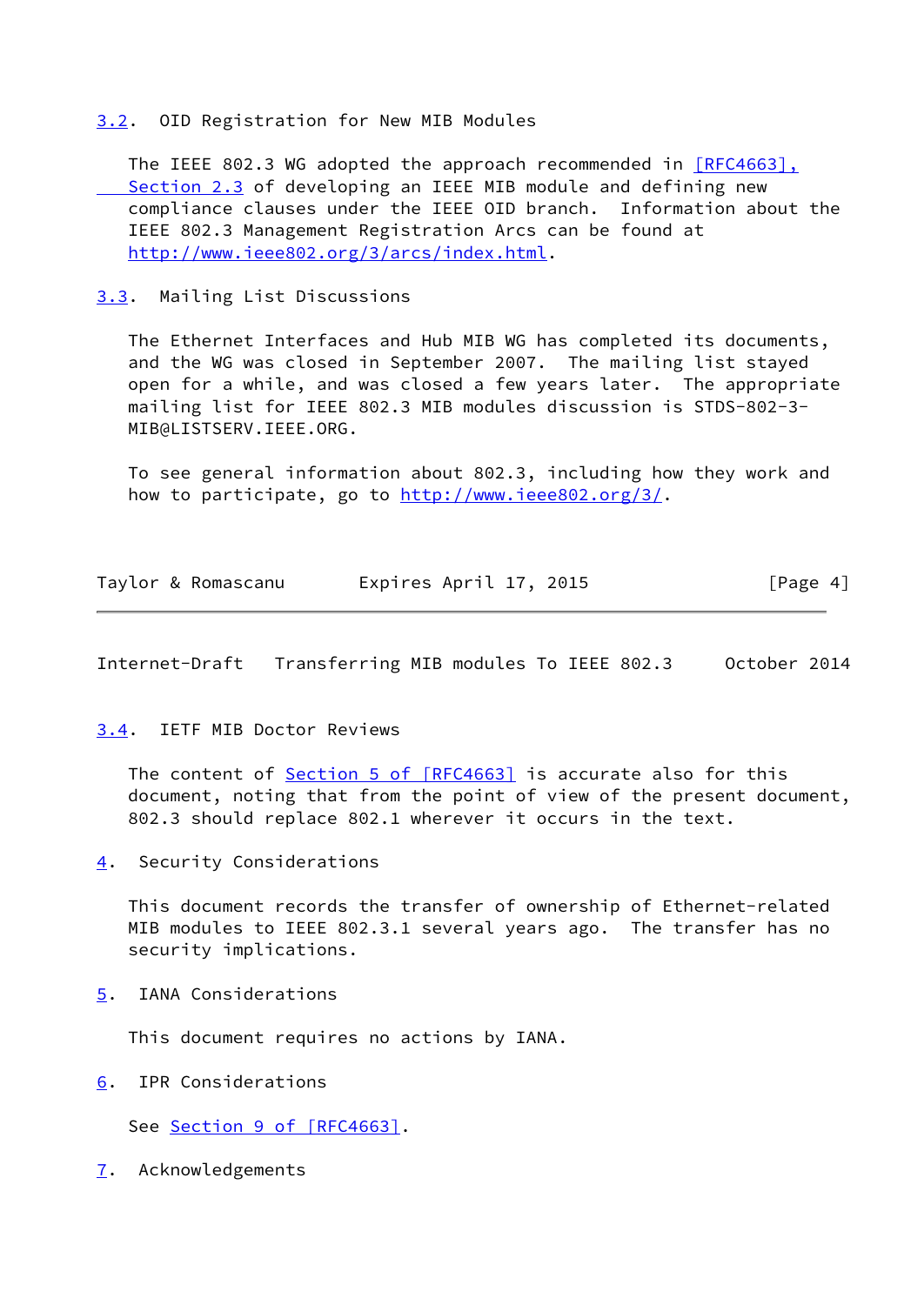Thanks to Juergen Schoenwaelder and Howard Frazier for their reviews and comments on both the initial and the present versions of this document. During Working Group Last Call, Warren Kumari caught a nit, and Thomas Petch raised the point of ownership versus responsibility that resulted in some wording changes in the Abstract and Introduction.

<span id="page-5-0"></span>[8](#page-5-0). Informative References

<span id="page-5-2"></span>[IEEE802.3.1-2013]

 IEEE Computer Society, "IEEE Standard for Management Information Base (MIB) Definitions for Ethernet", June 2013.

- [RFC2108] de Graaf, K., Romascanu, D., McMaster, D., and K. McCloghrie, "Definitions of Managed Objects for IEEE 802.3 Repeater Devices using SMIv2", [RFC 2108](https://datatracker.ietf.org/doc/pdf/rfc2108), February 1997.
- [RFC3621] Berger, A. and D. Romascanu, "Power Ethernet MIB", [RFC](https://datatracker.ietf.org/doc/pdf/rfc3621) [3621,](https://datatracker.ietf.org/doc/pdf/rfc3621) December 2003.
- [RFC3635] Flick, J., "Definitions of Managed Objects for the Ethernet-like Interface Types", [RFC 3635,](https://datatracker.ietf.org/doc/pdf/rfc3635) September 2003.

| Taylor & Romascanu | Expires April 17, 2015 | [Page 5] |
|--------------------|------------------------|----------|
|                    |                        |          |

<span id="page-5-1"></span>Internet-Draft Transferring MIB modules To IEEE 802.3 October 2014

- [RFC3637] Heard, C., "Definitions of Managed Objects for the Ethernet WAN Interface Sublayer", [RFC 3637](https://datatracker.ietf.org/doc/pdf/rfc3637), September 2003.
- [RFC4663] Harrington, D., "Transferring MIB Work from IETF Bridge MIB WG to IEEE 802.1 WG", [RFC 4663](https://datatracker.ietf.org/doc/pdf/rfc4663), September 2006.
- [RFC4836] Beili, E., "Definitions of Managed Objects for IEEE 802.3 Medium Attachment Units (MAUs)", [RFC 4836,](https://datatracker.ietf.org/doc/pdf/rfc4836) April 2007.
- [RFC4837] Khermosh, L., "Managed Objects of Ethernet Passive Optical Networks (EPON)", [RFC 4837](https://datatracker.ietf.org/doc/pdf/rfc4837), July 2007.
- [RFC4878] Squire, M., "Definitions and Managed Objects for